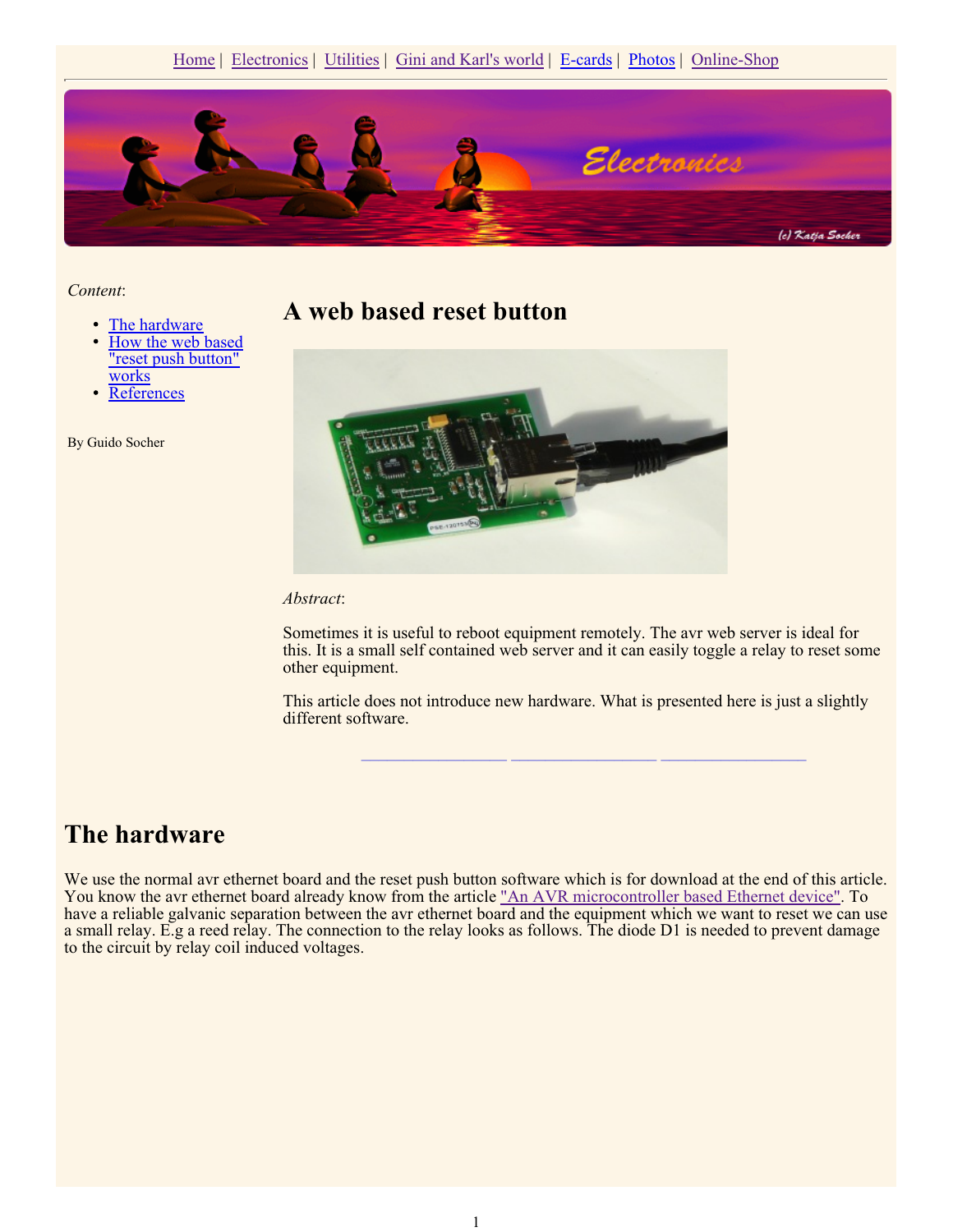

The switch contacts of the relay can then then be connected in parallel to the reset button of the equipment which you want to be able to reset/reboot. Most PC motherboard have dedicated connectors for the reset button. You just connect it there. It is therefore very easy to reset a PC remotely.

# **How the web based "reset push button" works**

To use this you just point your web browser to the ip address of the of the avr web server.